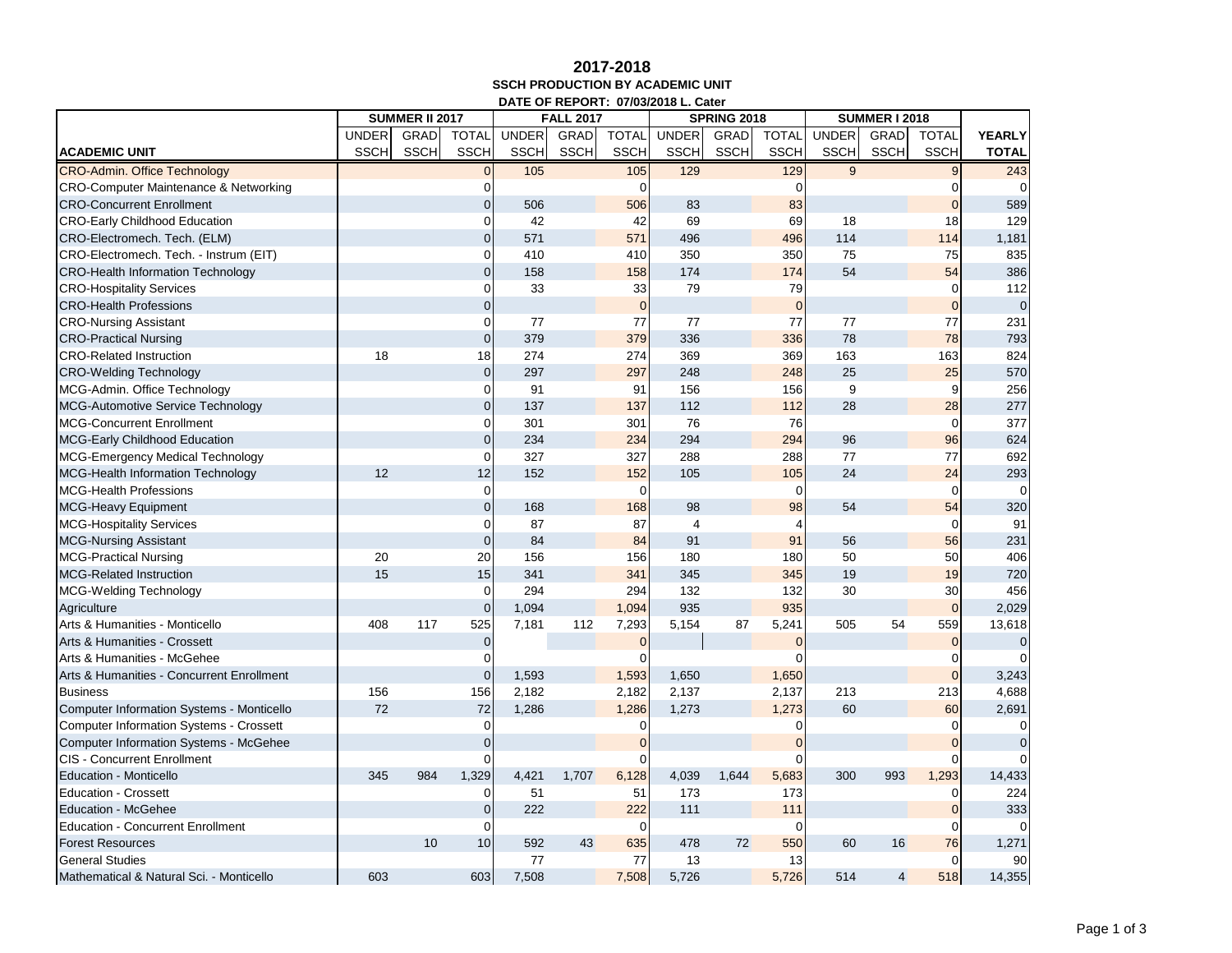|                                               |              | <b>SUMMER II 2017</b> |                 |              | <b>FALL 2017</b> |              |             | <b>SPRING 2018</b> |                | <b>SUMMER I 2018</b> |             |              |                |
|-----------------------------------------------|--------------|-----------------------|-----------------|--------------|------------------|--------------|-------------|--------------------|----------------|----------------------|-------------|--------------|----------------|
|                                               | <b>UNDER</b> | <b>GRAD</b>           | <b>TOTAL</b>    | <b>UNDER</b> | <b>GRAD</b>      | <b>TOTAL</b> | UNDER       | GRAD               | <b>TOTAL</b>   | <b>UNDER</b>         | <b>GRAD</b> | <b>TOTAL</b> | <b>YEARLY</b>  |
| <b>ACADEMIC UNIT</b>                          | <b>SSCH</b>  | SSCHI                 | SSCH            | <b>SSCH</b>  | SSCH             | <b>SSCH</b>  | <b>SSCH</b> | SSCH               | <b>SSCH</b>    | <b>SSCH</b>          | SSCH        | <b>SSCH</b>  | <b>TOTAL</b>   |
| Mathematical & Natural Sci. - Crossett        |              |                       |                 |              |                  |              | 66          |                    | 66             |                      |             |              | 66             |
| Mathematical & Natural Sci. - McGehee         |              |                       | $\Omega$        |              |                  | $\Omega$     |             |                    | $\Omega$       |                      |             |              | $\overline{0}$ |
| Math & Natural Sci. - Concurrent Enrollment   |              |                       |                 | 813          |                  | 813          | 483         |                    | 483            |                      |             |              | 1,296          |
| <b>Military Science</b>                       |              |                       | $\Omega$        |              |                  | $\Omega$     |             |                    | $\Omega$       |                      |             | $\Omega$     | $\mathbf 0$    |
| <b>Music</b>                                  | 21           |                       | 21              | 1.066        | 72               | 1,138        | 1,003       | 72                 | 1,075          | 17                   |             | 17           | 2,251          |
| <b>Music - Concurrent Enrollment</b>          |              |                       | $\overline{0}$  |              |                  | $\mathbf 0$  |             |                    | $\overline{0}$ |                      |             | $\Omega$     | $\overline{0}$ |
| <b>Nursing</b>                                | 103          |                       | 103             | 844          |                  | 844          | 885         |                    | 885            | 265                  |             | 265          | 2,097          |
| Social & Behavioral Sciences - Monticello     | 177          |                       | 177             | 4,716        |                  | 4,716        | 4,959       |                    | 4,959          | 288                  |             | 288          | 10,140         |
| Social & Behavioral Sciences - Crossett       |              |                       | $\Omega$        |              |                  |              |             |                    |                |                      |             | 0            | $\Omega$       |
| Social & Behavioral Sciences - McGehee        |              |                       | $\overline{0}$  |              |                  |              |             |                    | $\Omega$       |                      |             | $\Omega$     | $\overline{0}$ |
| Social & Beh Sciences - Concurrent Enrollment |              |                       |                 | 714          |                  | 714          | 522         |                    | 522            |                      |             |              | 1,236          |
|                                               |              |                       |                 |              |                  |              |             |                    |                |                      |             |              |                |
| <b>TOTALS</b>                                 |              |                       | 3.061           |              |                  | 41,518       |             |                    | 35,773         | 3,278                | 1.067       | 4,345        | 84.697         |
|                                               |              |                       |                 |              |                  |              |             |                    |                |                      |             |              |                |
| <b>Total Monticello SSCH</b>                  | 1.885        | 1.111                 | 2,996           | 30,967       | 1,934            | 32,901       |             |                    | $\Omega$       | 2,222                | 1,067       | 3,289        | 39,186         |
| <b>Total Crossett SSCH</b>                    | 18           | $\mathbf 0$           | 18 <sup>l</sup> | 2,397        | $\mathbf 0$      | 2,397        | 2,566       |                    | 2,566          | 613                  |             | 613          | 5,594          |
| Total McGehee SSCH                            | 47           | $\Omega$              | 47              | 2,293        | 0                | 2,293        | 1,916       |                    | 1,916          | 443                  |             | 443          | 4,699          |
| <b>Total Concurrent Enrollment</b>            | $\mathbf{0}$ | $\Omega$              | $\Omega$        | 3.927        | $\overline{0}$   | 3.927        | 2,814       |                    | 2,814          | $\mathbf 0$          |             | 0            | 6,741          |
| <b>TOTALS</b>                                 | 1,950        | 1,111                 | 3,061           | 39,584       | 1,934            | 41,518       | 7,296       | 0                  | 7,296          | 3,278                | 1,067       | 4,345        | 56,220         |
|                                               |              |                       |                 |              |                  |              |             |                    |                |                      |             |              |                |
| Crossett                                      |              |                       |                 |              |                  |              |             |                    |                |                      |             |              |                |
| <b>Technical</b>                              | 18           | $\mathbf{0}$          | 18 <sup>l</sup> | 2,346        | $\mathbf{0}$     | 2,346        | 2,327       |                    | 2,327          | 613                  |             | 613          | 5,304          |
| Non-Technical                                 | $\Omega$     | $\Omega$              | $\Omega$        | 51           | 0                | 51           | 239         |                    | 239            | $\Omega$             |             | 0            | 290            |
| <b>Concurrent Enrollment</b>                  | $\Omega$     | $\mathbf{0}$          | $\Omega$        | 506          | $\mathbf{0}$     | 506          | 83          |                    | 83             | $\mathbf{0}$         |             | 0            | 589            |
| <b>Total Crossett</b>                         | 18           | $\mathbf 0$           | 18 <sup>l</sup> | 2,903        | 0                | 2,903        | 2,649       |                    | 2,649          | 613                  |             | 613          | 6,183          |
|                                               |              |                       |                 |              |                  |              |             |                    |                |                      |             |              |                |